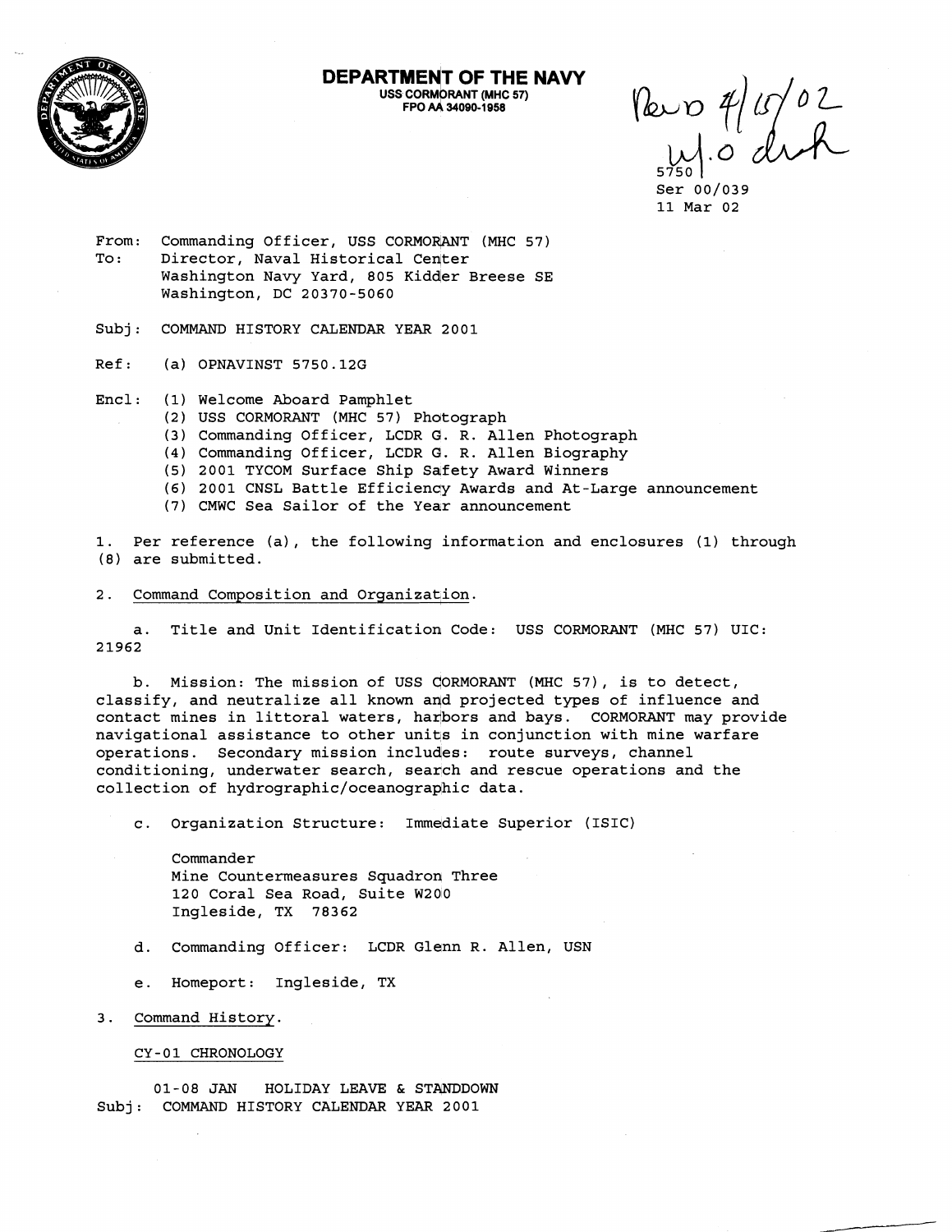| 10-11 JAN     | UNDERWAY CORPUS CHRISTI OPERATION AREA (U/W CCOA) TAILORED  |
|---------------|-------------------------------------------------------------|
|               | SHIP TRAINING ASSESSMENT (TSTA III)                         |
| 25 JAN        | VISIT - RADM JOHN B. FOLEY III, COMMANDER, NAVAL SURFACE    |
|               | FORCE, U.S. ATLANTIC                                        |
| 01-02 FEB     | U/W CCOA CONDUCTING BASIC PHASE ASSESSMENT (BPA)            |
| 17 FEB        | U/W ENROUTE MOBILE, AL                                      |
| 21-28 FEB     | PORT VISIT MARDI GRAS, MOBILE, AL                           |
| 28 FEB        | U/W ENROUTE PANAMA CITY, FL                                 |
| 02 MAR        | INPORT PANAMA CITY, FL                                      |
| 07 MAR        | U/W PANAMA CITY OPERATION AREA (PCOA)                       |
|               | SQUADRON EXERCISE (RONEX 01-2)                              |
| 12 MAR        | INPORT PANAMA CITY, FL                                      |
| 16 MAR        | U/W PCOA JOINT TASK FORCE EXERCISE (JTFEX 01-2)             |
| 19 MAR        | INPORT PANAMA CITY, FL                                      |
| 22 MAR        | U/W ENROUTE NAVSTA INGLESIDE, TX                            |
| 26 MAR        | INPORT INGLESIDE, TX                                        |
| 10 APR        | NAVOSH AND ENVIRONMENTAL ASSESSMENT INSPECTION              |
| 11 APR        | VISIT - CAPTAIN HANS-JOACHIM STRICKER, GERMAN NAVY,         |
|               | COMMANDER, MINE FLOTILLA                                    |
| 17 APR        | VISIT - VADM JOHN J.GROSSENBACHER, USN, COMMANDER,          |
|               | SUBMARINE FORCE, U.S. ATLANTIC FLEET, COMMANDER,            |
|               | SUBMARINES ALLIED COMMAND ATLANTIC                          |
| <b>19 APR</b> | RADM JOHN E. BOYINGTON, USN, CHIEF OF NAVAL AIR TRAINING,   |
|               | COMMANDER, NAVY REGION SOUTH TEXAS                          |
| 23 APR        | U/W ENROUTE TAMPA, FL                                       |
| 27 APR -      | PORT VISIT MILITARY APPRECIATION WEEK, TAMPA, FL            |
| 02 MAY        |                                                             |
| 02 MAY        | U/W ENROUTE NAVSTA INGLESIDE, TX                            |
| 06 MAY        | INPORT NAVSTA INGLESIDE, TX                                 |
| 14-18 MAY     | REMOTE SHIP MONITORING SYSTEM TESTING                       |
| 22 MAY        | SEARCH AND RESCUE TEAM TRAINING (SRTT)                      |
| 05 JUN        | EXPLOSIVE ORDNANCE DISPOSAL MOBILE UNIT SIX DET TEN         |
|               | (EODMU SIX DET TEN) EMBARKED                                |
| 08 JUN        | U/W CCOA, GULF OF MEXICO EXERCISE (GOMEX 01-2)              |
| 11 JUN        | INPORT NAVSTA INGLESIDE, TX PARTICIPATING IN GOMEX 01-2     |
| 12 JUN        | U/W CCOA, PARTICIPATING IN GOMEX 01-2                       |
| 14 JUN        | INPORT NAVSTA INGLESIDE, TX                                 |
| 15 JUN        | EODMU SIX DET TEN DISEMBARKED                               |
| 18 JUN        | U/W CCOA MINE WARFARE READINESS AND EFFECTIVENESS MEASURING |
|               | (MIREM 17)                                                  |
|               | INPORT NAVSTA INGLESIDE, TX                                 |
| 21 JUN        | U/W CCOA FOR MINE WARFARE (MIW) TRAINING                    |
| 11 JUL        | INPORT NAVSTA INGLESIDE, TX                                 |
| 12 JUL        |                                                             |
| 13 JUL        | CONDUCTING PRE OVERSEAS MOVEMENT (POM) UPKEEP AND LEAVE     |
| 15 AUG        | COMMENCED MINE WARFARE READINESS GROUP 4 SIX MONTH          |
|               | DEPLOYMENT WINDOW                                           |
| 17 AUG        | INPORT ELECTRO-MAGNETIC RANGE (EMR) FACILITY INGLESIDE, TX  |
| 17 AUG        | INPORT NAVSTA INGLESIDE, TX                                 |
| 18 AUG        | INCLINE EXPERIMENT.                                         |
| 23 AUG        | THE COLOMBIAN COMMAND AND GENERAL STAFF COLLEGE 2001 CLASS, |
|               | 1 FLAG OFFICER, 2 COLONELS, 37 FIELD GRADE OFFICER, 2 U.S.  |
|               | SOUTHERN COMMAND OFFICERS                                   |
| 30 AUG        | RADM (RET) JAMES HINKLE, USN, CHAIRMAN, CNO MANNING         |
|               | REDUCTION STUDY                                             |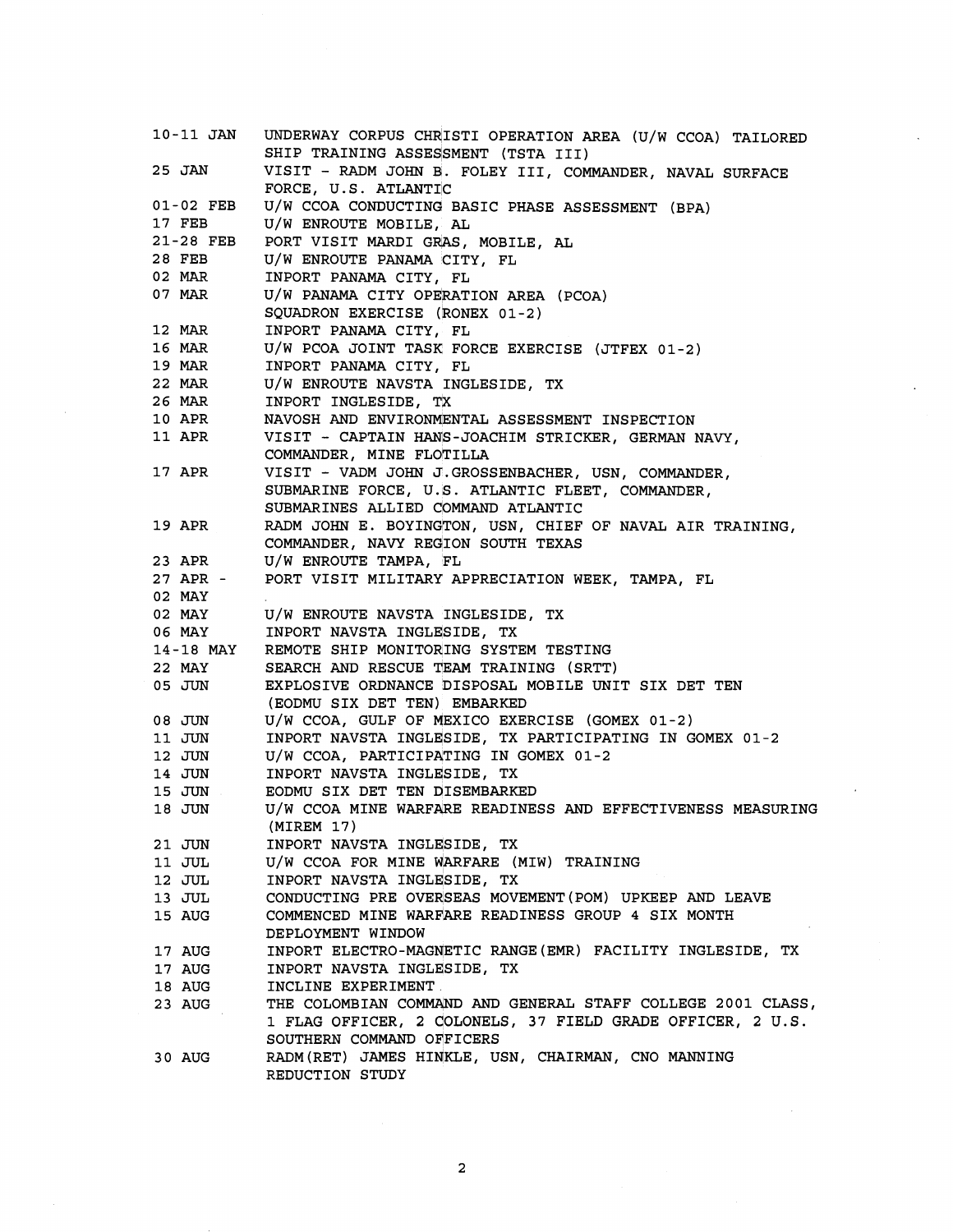## Subj: COMMAND HISTORY CALENDAR YEAR 2001

| 30 AUG | VADM ALBERT H. KONETZNI, JR., USN, DEPUTY COMMANDER IN    |
|--------|-----------------------------------------------------------|
|        | CHIEF/CHIEF OF STAFF, U.S. ATLANTIC FLEET                 |
| 19 SEP | U/W CCOA PERSPECTIVE COMMANDING OFFICER TURNOVER          |
| 19 SEP | INPORT NAVSTA INGLESIDE, TX                               |
| 21 SEP | CHANGE OF COMMAND, LCDR ALLEN RELIEVED LCDR MUCKLOW AS    |
|        | COMMANDING OFFICER                                        |
| 09 OCT | U/W CCOA MIW TRAINING                                     |
| 10 OCT | INPORT NAVSTA INGLESIDE, TX                               |
|        | 15 OCT UNDERWATER HULL SEARCH COMPLETED                   |
| 20 OCT | U/W CCOA CONDUCTING MINELAY IN SUPPORT OF RONEX 02-1      |
| 21 OCT | U/W CCOA NAVAL RESERVE WEEKEND AND CONDUCTING SEARCH      |
|        | OPERATIONS FOR OFFICE OF NAVAL RESEARCH (ONR) CHIRP SONAR |
| 22 OCT | INPORT NAVSTA INGLESIDE, TX                               |
| 31 OCT | UNDERWATER HULL SEARCH COMPLETED                          |
| 07 NOV | U/W CCOA FOR MIW TRAINING                                 |
| 09 NOV | INPORT NAVSTA INGLESIDE, TX UNDERWATER HULL SEARCH        |
|        | COMPLETED                                                 |
| 13 NOV | U/W CCOA NAVIGATION CHECK RIDE                            |
| 15 NOV | INPORT NAVSTA INGLESIDE, TX UNDERWATER HULL SEARCH        |
|        | COMPLETED                                                 |
| 03 DEC | U/W CCOA MIREM 19                                         |
|        | 06 DEC INPORT NAVSTA INGLESIDE, TX                        |
| 31 DEC | JOINT TASK FORCE EXERCISE (JTFEX 02-1)                    |

## 4. Narrative:

Calendar year 2001 has been a dhallenging and rewarding year for "The One to Follow". CORMORANT is one of twelve Coastal Minehunter (MHC) class vessels in the U.S. Navy inventory. These ships are designed specifically for hunting sea mines. The MHC design integrates modern mine countermeasures technology with an exceptionally low magnetic and acoustic signature that allows the platform to operate safely in mined waters. The ship is 188 feet long, 36 feet at the beam, has a 12-foot draft and displaces approximately 960 tons. CORMORANT is outfitted with a state of the art SQQ-32 minehunting sonar and an AN/SLQ-48 Mine Neutralization Vehicle. The ship has a crew of 53, including 6 officers and 47 enlisted of which 18 are females.

The year 2001 started with CORMORANT finishing a holiday leave and stand down period until 10 January 2001. After stand down, the CORMORANT was underway to conduct the final phases of the Basic Phased Assessment, which was completed 2 February 2001 with a Final Evaluation Problem (FEP) . Subsequently, CORMORANT was inport for an upkeep period until 17 February 2001 until participation in exercise RONEX 01-2 in the Panama City, Florida Area of Operations (PCOA) . Upon exercise completion, the crew enjoyed a port visit in the city of Mobile, Alabama, for the annual Mardi Gras celebration. Next, CORMORANT was tasked with participation in exercise JTFEX 01-2 again in PCOA. She completed JTFEX on 22 March 2001 and headed back to Naval Station Ingleside. The next commitment was in support of Military Appreciation Week in Tampa Bay, FL. Exercises GOMEX 01-2 and MIREM 17 soon followed in the Gulf of Mexico from 8-21 June 2001. In the months of July and August 2001, CORMORANT conducted her Pre-Overseas Movement (POM) period prior to the start of Mine Warfare Readiness Group Four deployment window. On 21 September 2001, a change of command was conducted and the helm of CORMORANT was turned over by LCDR Steven Mucklow to LCDR qlenn Allen. On 20 October 2001, CORMORANT was tasked to support Exercise RONEX 02-1 with exercise mine lay